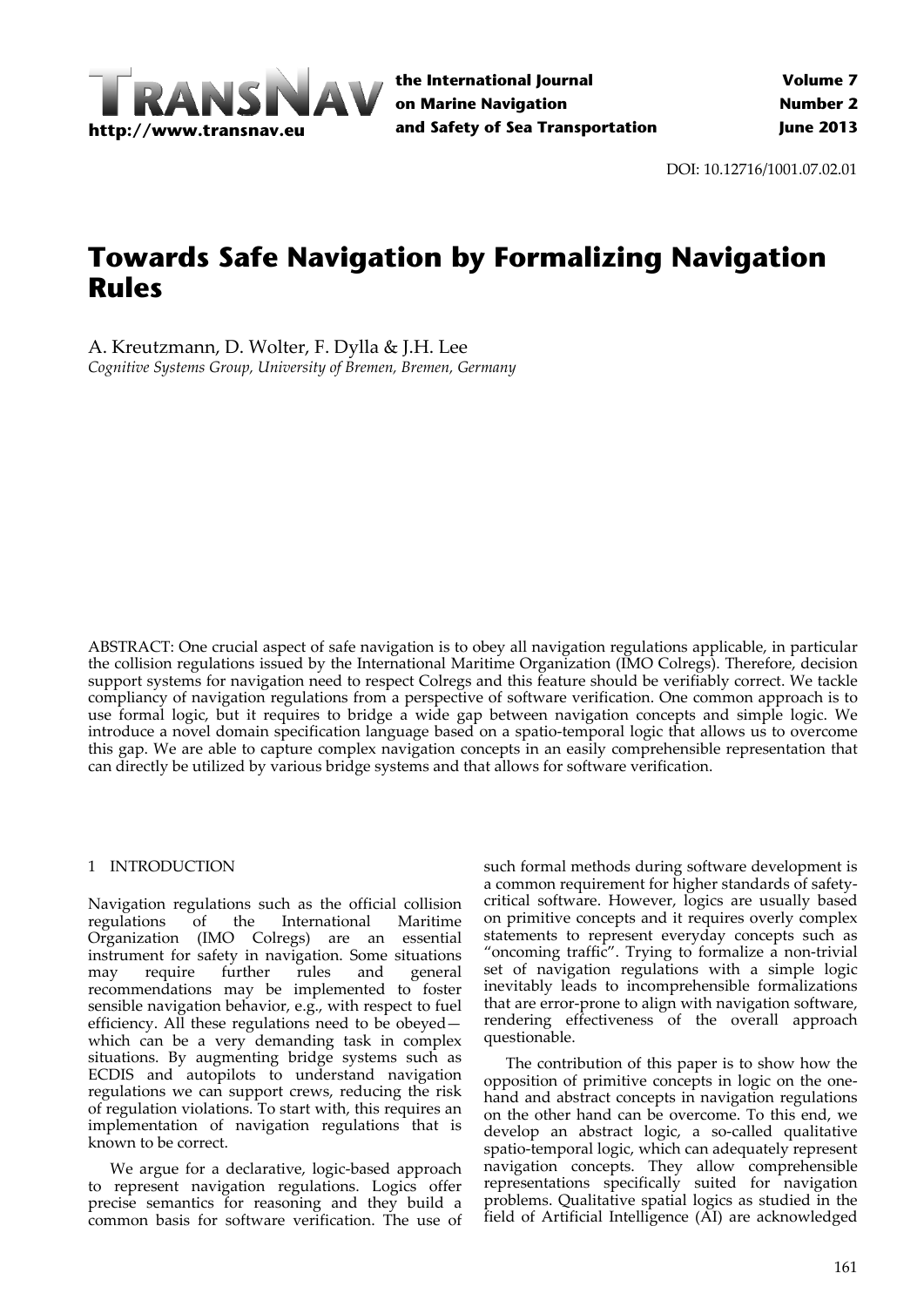for their ability to grasp concepts of human cognition. We thus can connect formal logic to concepts of human cognition, obtaining formalizations with precise logic semantics that can be understood and even adapted by navigators, not only by computer science experts. These formalizations are universal in the sense that the very same representation can be used in a variety of tasks: to display regulation violations in ECDIS, to enforce rule‐compliant path‐ planning in autopilots, and above all to support the software development process by verification.

This paper is organized as follows. We give references to related work, then we present our qualitative spatial logic. We outline how navigation formalizations in this logic can be integrated with various navigation tasks using logic‐based software tools. Finally, we show how logic reasoning developed for our logic can be employed in verification and to reveal problems with software or with the regulations themselves. The paper concludes by a discussion and outlook section.

## 2 BACKGROUND

Sophisticated bridge system can be considered as decision support systems (DSS) as they aim to support crew in navigation decisions. Various computer science techniques have been applied to devise such systems. Smierzchalski & Michalewicz (2000) and Szłapczynski (2010) demonstrate how evolutionary algorithms can be applied for collision free navigation even in case of multi‐ship encounter. A related approach has been pursued by Mohamed‐ Seghir (2012) using a combination of branch-andbound and genetic algorithms. Both approaches aim to determine a cost‐optimal path, but they cannot guarantee to respect official regulations, i.e., it can be illegal and even dangerous to follow a path computed. It is thus necessary to integrate a representation of Colregs in order to obtain decision support that complies to official regulations. As reported by Pietrzykowski & Uriasz (2010), various approaches to represent knowledge contained in navigation regulations like Colregs have been applied. Their approach aims at combining different techniques, but does not handle situations in which multiple vessels are mutually subject to regulations at the same time. By contrast, Banas & Breitsprecher (2011) argue for the use of logic rule‐based systems as framework for representing navigation regulations. They claim logic to provide the best means to tackle requirements on a DSS for navigation identified, namely reproducible and verifiable results, integration of informal knowledge, easy update or extension of knowledge, regulation prioritization, and comprehensibility of the representation. Indeed, the use of formal methods based on logic is a common means to foster reliability of safety‐critical software like a DSS for navigation. We adopt the motivation of Banas & Breitsprecher to employ logic for formalization. Our primary focus is to adequately capture the complex spatio‐temporal concepts involved in navigation regulations. We improve on previous work by devising an advanced logic framework that incorporates sophisticated spatial reasoning. This allows us to better meet the

aforementioned criteria for bridge systems, in particular with respect to the safety‐critical aspect of verifiability of the software and with respect to comprehensibility of the representation.

Developing a formalization of Colregs one has to face several design criteria which are somewhat competing. Any formalization of Colregs has to bridge the gap from the official regulations denoted in natural language to a verified formal framework on which the system is based. A common approach is to develop a domain language which abstracts from the formal framework and offers concepts and techniques close to the application domain. Of course, the mapping from domain language to the formal system must be transparent and verifiable itself to avoid introducing errors in the translation. To this end, our approach utilizes a formal framework that already incorporates many abstract concepts necessary to represent navigation regulations. This allows us to obtain a transparent mapping from domain language to underlying logic. Moreover, bridge systems can benefit from the underlying formal framework, given the framework provides sophisticated reasoning mechanisms that are capable of tackling navigation tasks. As we demonstrate, reasoning methods of qualitative spatio‐temporal logics are well‐suited to meet this goal.

## 2.1 *Qualitative spatio‐temporal logics*

Qualitative spatial and temporal reasoning is an established field of research dealing with representation and reasoning about spatio‐temporal knowledge in an abstracted, i.e. qualitative, manner. Qualitative approaches are symbolic and symbols serve to represent concepts like "left" rather than using numerical values that measure directions. The aim of qualitative approaches is to capture the important distinctions that make a difference for a task at hand while abstracting from irrelevant details.

Qualitative spatial and temporal reasoning provides different methods of reasoning, most notably methods that can decide whether a given symbolic description of a scene is consistent, i.e., whether it can be realized by a physical configuration. For example, the three temporal statements about events  $A, \overline{B}$ , and C, namely "A occurs before B", "B occurs before C", and "C occurs before A", are not jointly realizable as time evolves linearly. Qualitative reasoning provides techniques to reason about various aspect of space and time (Cohn & Renz, 2007) and specialized reasoning tools are available, e.g., SparQ (Wolter & Wallgrün, 2012).

Recently, qualitative approaches have been studied in conjunction with logics, thus coining the term spatio‐temporal logic. These logics are formed by "any formal language interpreted over a class of structures featuring geometrical entities or relations" (Aiello et al., 2007, Chapter 1). The logic itself is not restricted, i.e., it may be a fragment of first order logic or any higher‐order logic. In this paper we are concerned with a combination of a modal logic of linear time with a qualitative approach to representing directional knowledge presented in Section 3.3.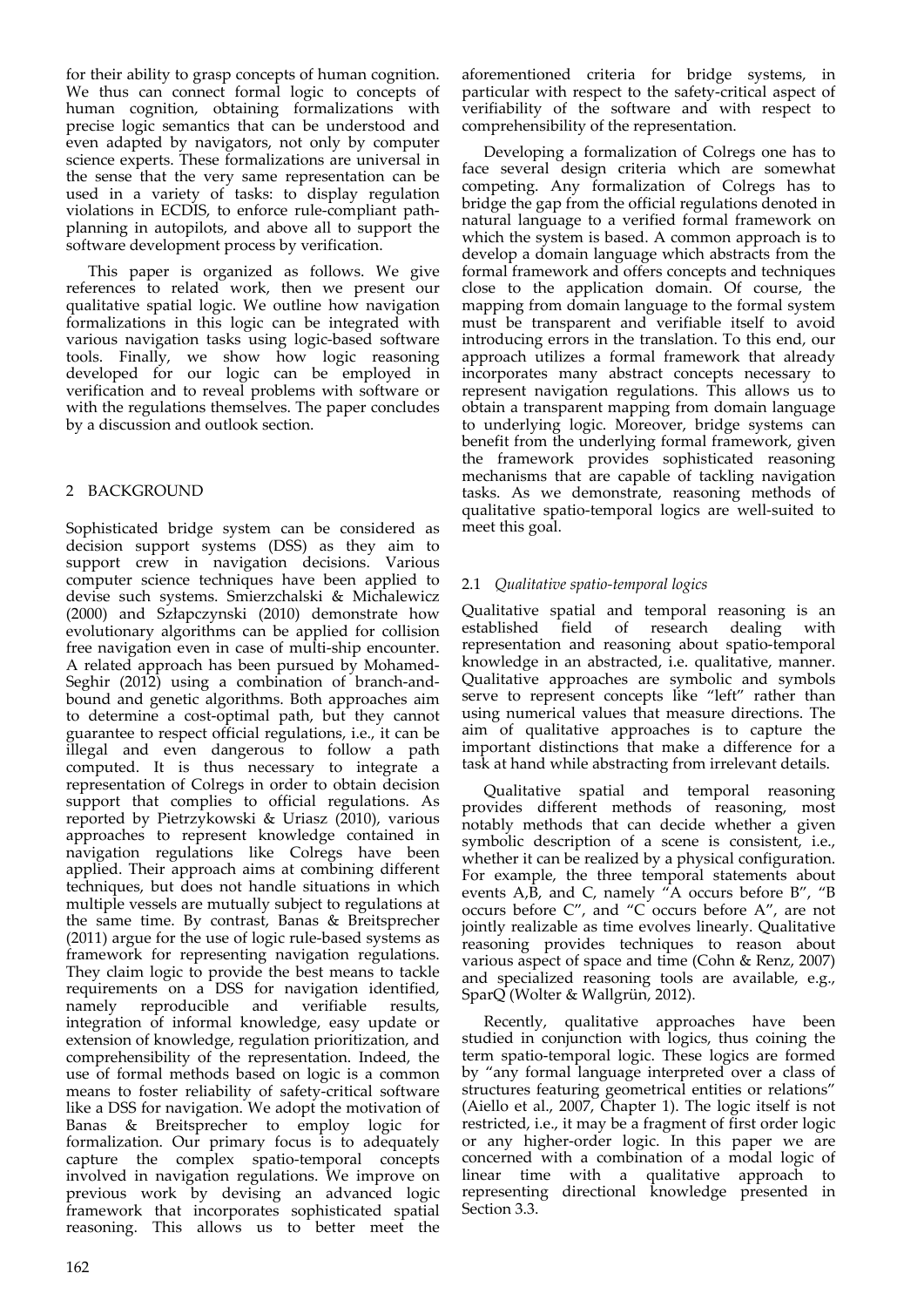#### 3 FORMALIZING NAVIGATION REGULATIONS FOR USE IN BRIDGE SYSTEMS

The key question in designing an appropriate formalization is what are the individual components that make up a set of navigation regulations? Since we formalize a safety‐critical system we must ensure that these components need a clear linkage to the primitives in the underlying logic.

At the core of a regulation we can identify the navigation behavior. Navigation behaviors come in two flavors. Firstly, we have navigation behaviors as instructed behaviors: the regulation defines which actions are allowed to perform. Secondly, we find navigation behaviors setting the context in which a specific regulation is applicable, for example, with respect to the vessels' relative course. While both flavors share many commonalities, there exist decisive differences. One must ensure that a context description can be evaluated at any point in time to allow instructed behaviors to be performed as soon as a regulation is applicable. If, by contrast, the context would be allowed to refer to the future, one could not tell whether one's current situation matches the context. We say that a context is a discernible navigation behavior, i.e., a pattern of actions and events that can be recognized by an observer. Analogously, instructed behaviors are restricted to only talk about future actions. In other words, regulations are of the form "if you approach the port, reduce speed" rather than "if you crashed into a quay wall, you should have reduced speed in first place". Although context and instructed behavior are distinct, we can apply a common framework of representation to both of them.

As second component of regulations we identify a valuation of liability. As soon as a regulation is applicable, its instructed behavior defines which actions are allowed. As applicability of a regulation is subject to change, we introduce the term valuation of liability to indicate whether a navigation behavior is applicable and how it relates to competing regulations. The Colregs regulations have different liability and their liability might change depending on other regulations currently applicable. For example, the regulations state that (Rule 13,d): "Any subsequent alteration of the bearing between the two [overtaking] vessels shall not make the overtaking vessel a crossing vessel within the meaning of these rules or relieve her of the duty of keeping clear of the overtaken vessel until she is finally past and clear." In this example, certain behaviors (being a crossing vessel) are temporarily forbidden while vessels are in the context of overtaking one another. While inhibiting certain behaviors can easily be formalized, a true modeling of rule precedence and conflict resolution is a challenging aspect in its own right and outside the scope of this paper. For time being, we simply say that a valuation may take either the value applicable or not applicable.

In summary, a set of navigation regulations can be formalized as a mapping from the set of navigation behaviors describing the context to a valuation of liability of navigation behaviors that state which behaviors are allowed to take place. Our terminology is close to that of rules in the classical sense of logic in

computer science: an antecedence leading to consequence.

Throughout the remainder of this paper we use Colregs Rule 12,a,i (sailing vessels) as a running example to illustrate our approach. Let us start by looking at the example of how Rule 12 can be formalized in our approach shown in Figure 1.

**official rule (natural language):** When two sailing vessels **are approaching one another**, so as to involve risk of collision, one of them shall keep out of the way of the other as follows: (i) when each has the **wind on a different side**, the vessel which has the **wind on the port** side shall **keep out of the way** of the other.

#### **formalization (modeling language):**  $(rn)$ <sup>12</sup>

|  | : context (AND (is sailing vessel ?X)              |
|--|----------------------------------------------------|
|  | (is sailing vessel ?Y)                             |
|  | (is approaching ?X ?Y)                             |
|  | (is approaching ?Y ?X)                             |
|  | (COULD (collide ?X ?Y))                            |
|  | (wind on ?X PORT)                                  |
|  | (wind on ?Y STARBOARD))                            |
|  | :behavior (AND (give way ?X)<br>(keep course ?Y))) |

Figure 1. From Colregs (top) to regulation formalization (bottom). The formalization describes context and required behavior in a declarative manner; ?X and ?Y are variables that stand for vessels.

As can be seen, we have chosen a simple syntax using parentheses for grouping. The context and instructed behavior part of a regulation are indicated by respective labels. The formalization only explicitly states one case of having "the wind on a different side" which eases readability, as the other case is symmetrical and achieved by swapping the variables. Observe that the formalization utilizes terms like "is approaching" or "keep course" that are very close to the natural language used in Colregs. At this point it is important to note that these terms are logic concepts which need a clear grounding in spatio‐ temporal knowledge about the world. Assuming a reasonable interpretation of these terms, the formalization can easily be checked against the official Colregs by any domain expert, e.g., trained helmsman or naval expert. Let us now look into the technical details of how these concepts are grounded in the logic and how logic reasoning can be performed.

#### 3.1 *A spatio‐temporal logic for formalizing navigation behaviors*

We give a brief introduction of the modal logic underlying our formalization. Since the key focus of this paper is not discussing the logic itself but to demonstrate its applications as well as the domain dependent language established on top of it, we only introduce the logic informally.

For our approach we developed a so-called multimodal logic. Like any modal logic, this logic is a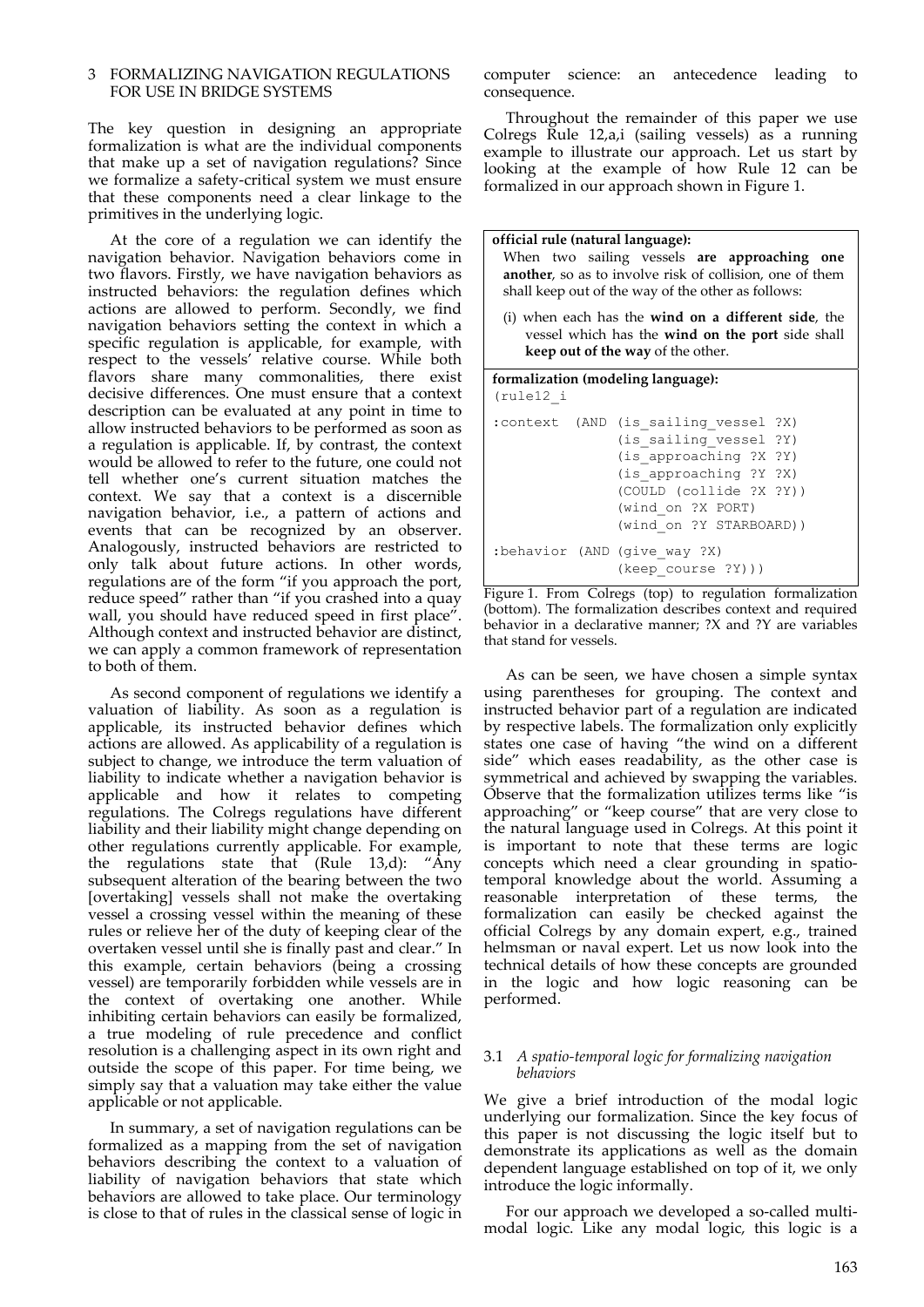generalization of propositional logic which is equipped with the concept of different *states*, also called *worlds*. Truth of a formula is evaluated with respect to a specific state. For example, the logic primitive "sailsSet" may be true in one state, but false in another. All possible states constitute the socalled universe and individual states are connected by specific relations called modals. Typically, a universe is assumed to be given and to be finite (Blackburn et al., 2006, Chapter 1). A universe and a set of modals together with the information about which state of the universe makes which logical primitives true form a *model* of a modal logic.

A prominent example for a modal is time: one state may represent the circumstances at a time point ti and the connected state talks about the next moment in time ti+1. As navigation regulations are grounded in time and space we employ two modals (thus we have a multi‐modal logic): one modal captures the course of time and another one captures possible spatial changes. The spatial modal will allow us to talk about possible changes of the states and, e.g., to express the possibility of collision as a logic primitive. Technically speaking, we adopt the relation of conceptual neighborhood defined in qualitative spatial reasoning; two states are conceptually neighbored if one state can be continously changed to another (Dylla, 2009). The model for our logic is thus a set of such states along with their temporal ordering, spatial structure, and valuation of all logic primitives. Essentially, our logic is a spatially enhanced generalization of the well-established Linear Temporal Logic (Pnueli, 1977).

For convenience, we write, e.g., sailsSet $(X)$ , to denote the logic primitive holding the truth value that corresponds to whether vessel X has sails set or not. Returning to our previous example (Rule 12 i), it can be written in logic notation as follows:

$$
\exists X, Y \in V \, \text{essels} : \, \bigg[ \big( \text{Sailboat}(X) \land \text{Sailboat}(Y) \big) \tag{1a}
$$

$$
\land Approxating(X, Y) \land Approxating(X, Y) \tag{1b}
$$

$$
\land \langle cn \rangle \big( \text{Collision}(X, Y) \big) \tag{1c}
$$

 $\wedge$ *WindOn* $(X, port) \wedge$ *WindOn* $(Y, startboard)$  (1*d*)

 $\rightarrow$  (*GiveWay* (*X*)  $\land$  *KeepCourse* (*Y*)) (le  $(1e)$ 

Note that our logic is already close to the modeling language; so we meet the demand of easy translation from domain language to logic. In this example  $\langle cn \rangle$ in line 1c stands for a conceptual change which can lead into a state where  $X$  and  $\bar{Y}$  collide. The instructed behavior (line 1e in the formula) is written as implication of the preconditions 1a–1d. Also note that some spatial relations such as Approaching used above are in fact independent formulas themselves as we will explain in the following. As a regulation is applicable to all vessels, the simple logic form "context  $\rightarrow$  instructed behavior" needs to be stated explicitly for all logic primitives representing vessels. This is achieved by combining sub‐formulas for any choice of X and Y by the logic conjunction "or". By building a modeling language atop this logic layer we can ensure that all regulation formalizations adhere to this pattern of logic formulas.

#### 3.2 *A domain language for navigation regulations*

In this section we explain how our domain language is build atop the spatio-temporal logic outlined above. We describe how the key notions of context and instructed behavior are expressed and how spatial and temporal knowledge can be represented.

The set of primitive symbols used by the logic is divided, identifying the subset of discernible primitives. Discernible primitives can directly be observed by others (like sails $Set(X)$ , for example) whereas other primitives may not. We employ this distinction such that it can be checked whether a navigation behavior can be recognized by observation: specifications of navigation behaviors allow for recognition if they only involve discernible primitives. The context comprises a set of navigation behaviours. In order to decide whether a context formalization matches a given situation we require the context to only involve discernible behaviours. Moreover, formalization of contexts is restricted to only talk about now, the past, and things possible in future. This can easily be accomplished by restricting the set of modal operators allowed in the formalization. Thus, we inhibit the use of universalqualified expressions in this part of the formalization. With respect to instructed behavior there is only one requirement: it must not refer to past actions. This is also achieved by disallowing the respective modal operators in the formula. All in all we obtain that all parts of a regulation are logic formulas, each class with a specifically restricted syntax.

## $\exists X, Y : [context] \rightarrow [instructured behavior]$

In summary, our system translates all rules into the pattern as shown in the previous section. The key feature of our approach is its seamless integration with qualitative spatial logics that allows us to define a rich repertoire of spatial relations.

#### 3.3 *Spatio‐temporal primitives*

In formalizing Colregs it is essential to formalize the manifold spatio‐temporal concepts referenced in the regulations. The key building block of the spatial formalization is a set of qualitative spatial relations that capture directional information as presented in (Wolter et al., 2011). This modeling is a sector‐based model presented in (Moratz, 2006) (see Figure 2) which allows us to derive most important spatial concepts. Essentially, the model allows directional sectors to be defined that are aligned with respect to position and orientation of an observer. While the number of sectors can be chosen arbitrarily to accommodate for any desired resolution, we restrict the presentation here due to space constraints to showing only the eight‐sector variant. In the example shown in Figure 2  $(A)$ , the position of B is in sector 0 with respect to A and vice versa—A and B are thus oriented to one another. Figure 2 (B) shows how the model can be used to describe the wind. The vessel depicted has the wind of port side as the wind comes from sector 2. Analogously, the same model serves to state which is the right side to pass by a buoy, see Figure 2 (C). Here, the white area reresents a waterway.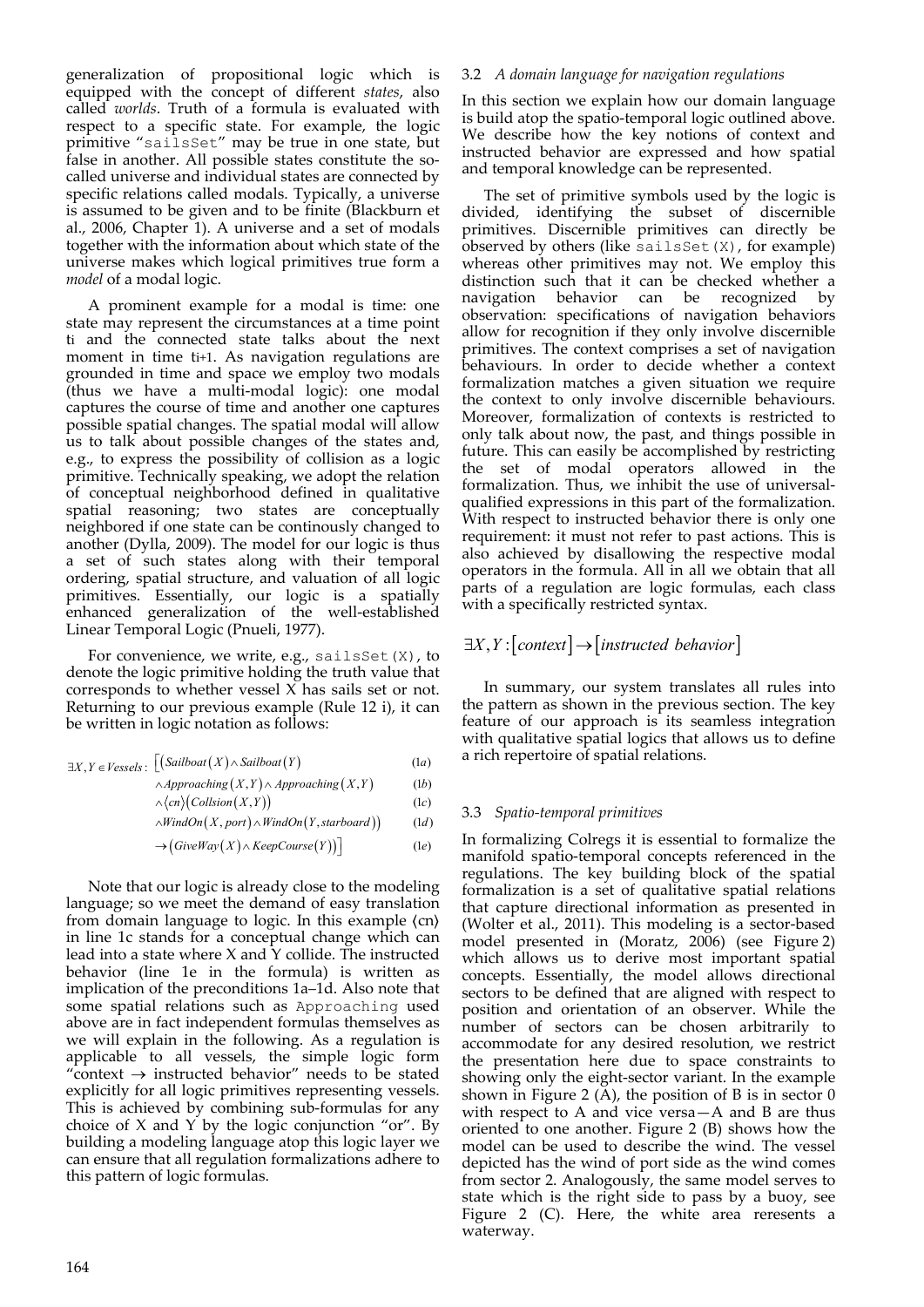

Figure 2. Illustration formalizing the spatial concepts underlying Colregs.



Figure 3. Depiction of collsion avoidance patterns (i.e., interpretations of the rules) for pair of vessels as found in text books on navigation. A dashed line indicates that the vessel has to give way while a solid line means that the vessel should keep course. In the depicted configuration, these collision avoidance patterns are contradicting one another.

Exhausting the expressivity of a temporal logic we can also exploit these spatial relations to define dynamic navigation behavior. For example, the term "head-on course" can be defined by saying that at one time point two vessels are oriented towards one another (see above), while in the next time point they are still oriented the same way but that both have advanced towards one another. A's position at time point tn+1 is ahead of where A was at time point tn, i.e., A at tn+1 is within sector 0 as seen from A at time point tn  $-$ see Figure 2 (D) for illustration. It is the modal operators of a temporal logic that grants us the expressivity to relate A's position between different points in time.

#### 3.4 *Model checking with spatio‐temporal logics*

Generally speaking, given a model *M* and a state *w* in *M* and a formula  $φ$ , the task of model checking in modal logic is to determine whether *w* along with *M* satisfies the formula  $\phi$ . Specifically in the context of our spatio‐temporal logic, model checking is the task of searching for a sequence of spatio‐temporal transitions starting with the input state *w* of vessels which makes regualtion  $\phi$  true with respect to the model *M* of the spatio-temporal logic described in Section 3.1. By means of the combination of model checking with methods from qualitative reasoning we are able to reason about whether given input states are critical with respect to safety.

The important feature of modal logics is that model checking can be realized efficiently. In our system we utilize the state of the art model checker PRISM (Kwiatkowska et al., 2011) which requires us

to provide a set of states to check. PRISM either returns that all states satisfy the given formula or it provides us with a counter‐example that falsifies the formula.

In order to generate all possible states in our spatio-temporal logic, qualitative spatial reasoning is required. For example, consider the statement "WindOn(X, port)  $\land$  WindOn(X, starboard)" which is of course not satisfiable. However, from the perspective of a pure modal logic model checker the formula is just the same as "a  $\land$  b" and thus there is no reason why a and b should not hold at the same time. This is where spatio‐temporal reasoning is required to rule out configurations which are spatially or temporally not possible. To this end, we combine our spatio‐temporal reasoning system SparQ (Wolter & Wallgrün, 2010) to check all candidates of states for their spatial and temporal consistency.

In the following section we show how various practical problems can be supported with the two reasoning tasks on the logic level only: model checking of formulas in our spatio‐temporal logic (PRISM) and consistency checking of qualitative spatial configurations (SparQ).

## 4 REASONING FOR SAFE NAVIGATION

We now demonstrate how a formalization of navigation regulations serves three major applications in bridge systems: recognition of regulation compliant/violating behavior, regulation compliant planning, and verification of regulation specifications.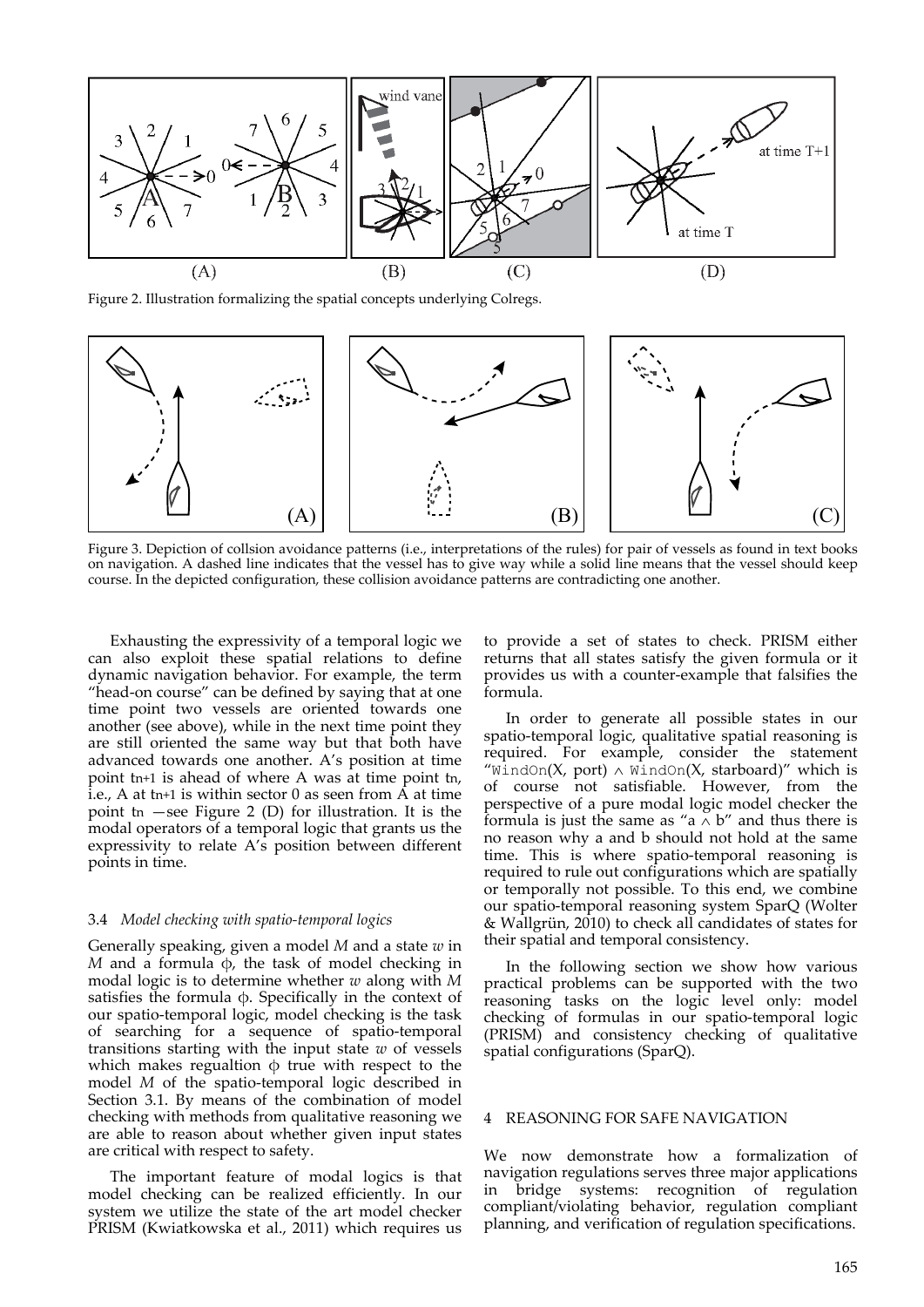## 4.1 *Identifying regulation compliancy and regulation violations*

Observing the navigation behavior around one's own position, a natural question to ask is: do all other vessels comply with the regulations or is some vessel violating a regulation? In the domain of safe sea navigation a system assisting in the detection of regulation violating behavior of others can be of great importance to a bridge crew. By alerting the bridge crew of such violations appropriate preparations can be made. Assuming that observations of the surrounding navigation behavior are available (e.g., extracted from AIS data or radar), we apply model checking of the Colregs formalization to the observations as follows: From the formalization of Colregs we have the corresponding logic formulas  $\varphi$  = ϕ1, ϕ2, ..., ϕ<sup>m</sup> which we combine by logic conjunction "and":  $\phi_1 \wedge \phi_2 \wedge ... \wedge \phi_m$ . Doing so we obtain a single formula  $\phi$  that represents the complete body of navigation regulations. Observed behavior constitutes the set of states, each snapshot of time defines its own valuation of logic primitives. For example, at time point tn we have that Approaching $(X, Y)$ , while at the next time point tn+1 we already have TurningAwayFrom $(X, Y)$  and it holds that TurningAwayFrom(X, Y) $\rightarrow$ -Approaching(X, Y). If and only if the set of states obtained from observations provides a model for the logic formula ϕ, the observed behavior is compliant with Colregs. If model checking fails, a counter‐example is generated. This counter-example falsifies  $\phi$  and identifies which vessels/actions did not comply with the regulations.

We demonstrated feasibility of this method in a previous study using a different domain, showing that the approach works even on noisy and incomplete sensor data (Kreutzmann et al., 2012). A small scale warehouse was simulated in a laboratory and a robot observed the warehouse, gathering partial observations. The observations were matched against a set of logistic movement patterns—which can be considered as a form of navigation regulations. Based on these partial observations, a matching between real‐world observations and abstract model could be established, i.e., compliancy with some logistic rules was verified.

## 4.2 *Regulation compliant planning*

In complex situations such as crowed waterways like the English Channel, planning routes that are regulation compliant but avoid detours can be a demanding task. An autopilot system could factor in routes of other vessels and inhibit the planning procedure to output routes that are known or likely to violate regulations. This enables the vessel to avoid unnecessary evasive maneuvers and thereby save fuel. Kolendo et al. (2011) have demonstrated that randomized planners are appropriate for computing collision‐free routes. In (Wolter et al., 2011) we demonstrated how this approach can be advanced to ensure regulation compliant planning. We extend the state‐of‐the‐art paradigm of randomized roadmap planners to acknowledge navigation regulations as side constraint in planning. This also augments existing work on randomized planning by a verification component.

In essence, the approach is similar to that of recognizing regulation‐violating navigation behavior discussed above. While planning takes place, all partial plans considered by the planner are checked for their regulation‐compliancy using the very same technique as explained before. Whenever a partial plan is identified to violate some regulation, it is discarded and the planner has to search for an alternative route.

# 4.3 *Verification of regulation specifications*

When developing safety-critical software all development steps should be verifiable. Moreover, software developers need to be supported to identify problems with their software. To this end, we are currently developing a tool to support the verification of navigation software based on the formalization of navigation regulations. Following the concept of Proof-Carrying Code (Necula, 1997), developers can declare complex assertions in their software. For example, the command to increase engine speed may be guarded by an assertion that no obstacle is in front of the vessel.

Such a tool is particularly valuable when working with Colregs‐compliant navigation. Regulations like the Colregs have mostly been developed with respect to defining right of way for just two vessels at a time. Thus, in complex situation a multitude of regulations may be applicable at the same time. Regulations might even contradict themselves or endanger a collision if strictly followed. We can support a knowledge engineer by providing a set of useful verification methods. Given a set of regulations, our tool provides the necessary means to check that regulations are non‐overlapping, i.e., there are no situations in which different regulations are contradicting one another. See Figure 4 for a screenshot of the tool checking regulations for problems. The tool also allows us to check whether all (critical) situations are covered by some rule, i.e., whether a set of rules is complete. One important feature of the tool is that it does not only identify conflicts of regulations, but it can also generate an exemplary configuration that triggers the conflict. Here we use spatial reasoning to generate a prototypical pictogram that depicts the conflict (see Figure 4, top right). The position of the boom indicates direction of the local wind. Conflicting regulations are particularly present if an autonomous navigation systems implements its own regulations for special maneuvers, which might interfere with Colregs. Consider the commonly recommended evading actions in the form of collision avoidance patterns as presented in text books for navigation (Dreyer, 2012, e.g.) as shown in Figure 3. In the situation depicted in Figure 3, the vessel on the right has the conflict of keeping course and give way at the same time. Further the top left vessel should turn port and starboard at the same time. While each collision avoidance pattern on its own is sensible, taking into account the specific requirements such as wind direction, they fail to combine in some situations, e.g., multi‐ship encounters. Our tool is able to detect this inconsistency solely by reasoning about the rule definitions as shown in Figure 4.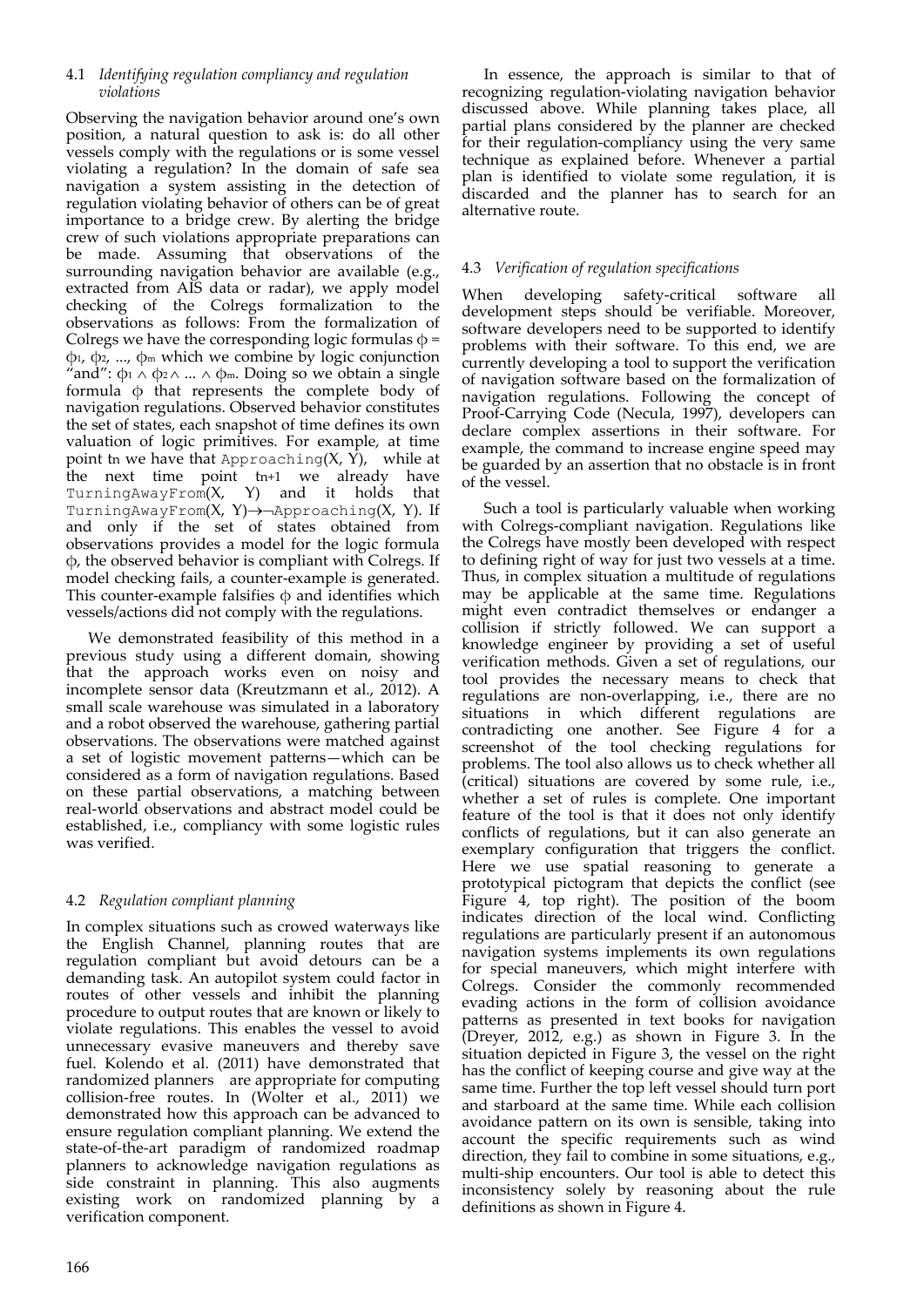

Figure 4. Screen shot of the reasoning tool that automatically detects a rule conflict and generates a visualization of the conflicting situation.

#### 5 SUMMARY AND OUTLOOK

Adhering to navigation regulations is an important factor in safe navigation. In order to allow bridge systems to incorporate regulations such as Colregs in a verifiably correct manner, a formalization of navigation regulations is required. In this paper we show that a spatio‐temporal logic provides a solid basis for formalizing Colregs. We propose an easy to understand domain language built atop a spatio‐ temporal logic. Logic reasoning enables automated tools to check formalizations for correctness. This enables software developers for bridge systems to verify their software, meeting high standards of safe software design. Our approach is applicable to a wide range of navigation regulations and can even help to develop new ones (see, for example Kemp, 2009). Thereby, we can provide an answer to a longstanding problem that "there is no possibility of testing new proposals [for Colregs] before they are introduced." (Kemp, 2007). Moreover, a formalization of Colregs in our spatio‐temporal logic can also be utilized in navigation systems directly: autopilots can determine routes that are known to comply with Colregs or chart displays can identify violations of Colregs and signal appropriate warnings. We develop a software tool based on the concept of proof‐carrying code that enables software developers to verify their software with respect to a formalization of Colregs. In future work, we aim to apply this tool to real navigation software in order to improve safety in navigation technology.

#### ACKNOWLEDGEMENTS

This work is carried out in context of the Transregional Collaborative Research Center Spatial Cognition, project R3‐[Q‐Shape]. Financial support by the Deutsche Forschungsgemeinschaft (DFG) is gratefully acknowledged.

#### **REFERENCES**

- Aiello, M., Pratt‐Hartmann, I. & van Benthem, J. (ed.) 2007. *Handbook of Spatial Logics*. Berlin: Springer.
- Banas, P. & Breitsprecher, M. 2011. Knowledge base in the interpretation process of the collision regulations at sea. *TransNav—International Journal on Marine Navigation and Safety of Sea Transportation*, 5(3):359–364, Gdynia: Poland.
- Blackburn, P., van Benthem, J. & Wolter, F. (ed.) 2006. *Handbook of Modal Logic*, New York: Elsevier.
- Cohn, A. & Renz, J. 2007. Qualitative Spatial Representation and Reasoning. In van Harmelen, F., Lifschitz, V. & Porter, B. (ed.), *Handbook of Knowledge Representation*, 551–596, New York: Elsevier.<br>Drever, R. 2012. Sp
- Dreyer, R. 2012. *Sportküstenschifferschein & Sportbootführerschein See* (in German). Bielefeld: Delius Klasing.
- Dylla, F. 2009. Qualitative Spatial Reasoning for Navigating Agents, In Gottfried, B. & Aghajan, H. (ed.), *Behaviour Montoring and Interpretation—Ambient Assisted Living*. Amsterdam: IOS Press.
- Kemp, J.F. 2007. The Colregs and the Princess Alice. *TransNav—International Journal on Marine Navigation and Safety of Sea Transportation*, 1(1):57–61
- Kemp, J.F. 2009. Behaviour Patterns in Crossing Situations. *TransNav—International Journal on Marine Navigation and Safety of Sea Transportation*, 3(1):75–79
- Kreutzmann, A., Colonius, I., Wolter, D., Dylla, F., Frommberger, L. & Freksa, C. 2012. Temporal logic for process specification and recognition. *Intelligent Service Robotics.* 1–14.